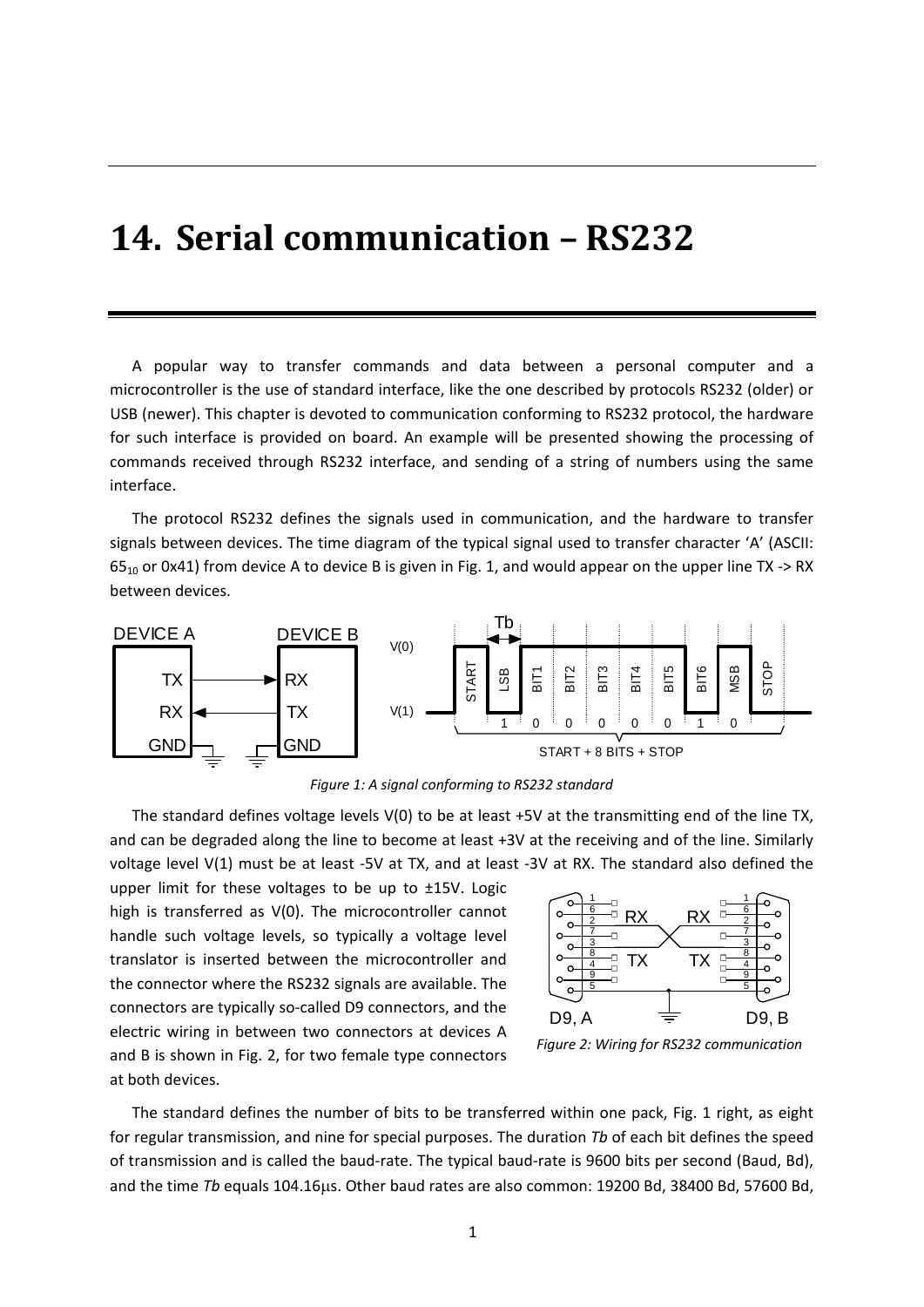and 115200 Bd. Other baud‐rates are standardized, but used less frequently. The beginning of the pack of bits is signaled by a so called "START bit", which has value 0 by definition. Its duration is equal to *Tb*. The pack of bits is terminated by so called "STOP bit" with a typical duration of *Tb*, bat can also last either 0.5, 1.5 or 2 *Tb*, depending on the application. The complete transmission of a byte at typical baud rate of 9600 Bd therefore takes 1.0416 ms.

To verify the validity of the transmission the protocol RS232 provides a so called "parity bit". A single bit is added by the transmitter before the stop bit, and its value is selected to give either odd or even number of ones in a string. The number of ones in a string can be verified at the receiving end, and if it does not match the required value, the transmission should be repeated. Other, higher level protocols to ensure the valid transmission, can be implemented in software. The protocol RS232 also accounts for testing if the receiver is capable of receiving incoming bytes and defines two additional wires called RTS (Request To Send) and CTS (Clear To Send) between devices. We will not use either of these options in our experiments.

The microcontroller includes up-to six hardware modules to deal with RS232 signals. Some of the modules additionally implement other communication protocols, like I2C, CAN, SPI; module named UART4 will be used in this experiment. Its detailed description can be found in RM0090, chapter 26. The voltage level translator is added on the test board, and is industry standard chip MAX3232. The signals TX and RX are available at connector P580, pins 3 and 2 respectively. The RS232 signals RX and TX are available as alternate functions replacing the regular port bits, and corresponding port pins must be properly initialized in software.

The software written demonstrates the use of serial communication. The program starts with the initialization, and proceeds into the endless loop, where it periodically checks the status of pushbutton S370. If pressed, the LED D390 is turned on to verify the execution of the regular program. All communication tasks are processed within an interrupt function. The interrupt function is used for a good reason: the RS232 communication is rather slow, and it is a complete waste of processor to let it wait for signals from RS232. Let it rather do more important work, and jump to interrupt function dealing with RS232 only when necessary.

The initialization starts with defining enabling clock for ports A and E, and defining the port pin types. Pin PA06 is used to drive an LED, and pin PE00 is used to check the pushbutton.

The initialization continues with enabling the clock for UART4; the corresponding bit is located in register RCC\_AHB1ENR (UART4EN, bit 19, RM0090, page 148). Since the TX and RX signals are mapped as alternate functions to regular port pins, we can find their location and corresponding alternate function in Chip description (DM00037051, page 59). The signals UART4\_TX and UART4\_RX are available as alternate function AF8 at port C, pins PC10 and PC11 respectively. In order to use port C the clock for this port must first be enabled, and then corresponding pins can be put into alternate function mode by setting bits 21 and 23 in the mode register for port C (GPIOC\_MODER). Finally, the correct alternate mode is selected b writing 8 (01000b) into register AFR at positions reserved for pins 10 and 11. This ends the initialization for routing the signals RS232.

The module UART4 needs initialization as well. Baud rate must be selected first, and this is done by writing a constant into register BRR (Baud Rate Register, UART4\_BRR). The derivation of the constant is described in RM0090, and several constants for different baud rates are offered as a comment. Next the UART4 module needs to be enabled; this is done by setting bits in control register (UART4\_CR1). There is one bit (bit 13, UE) to turn on the complete UART4, and then two additional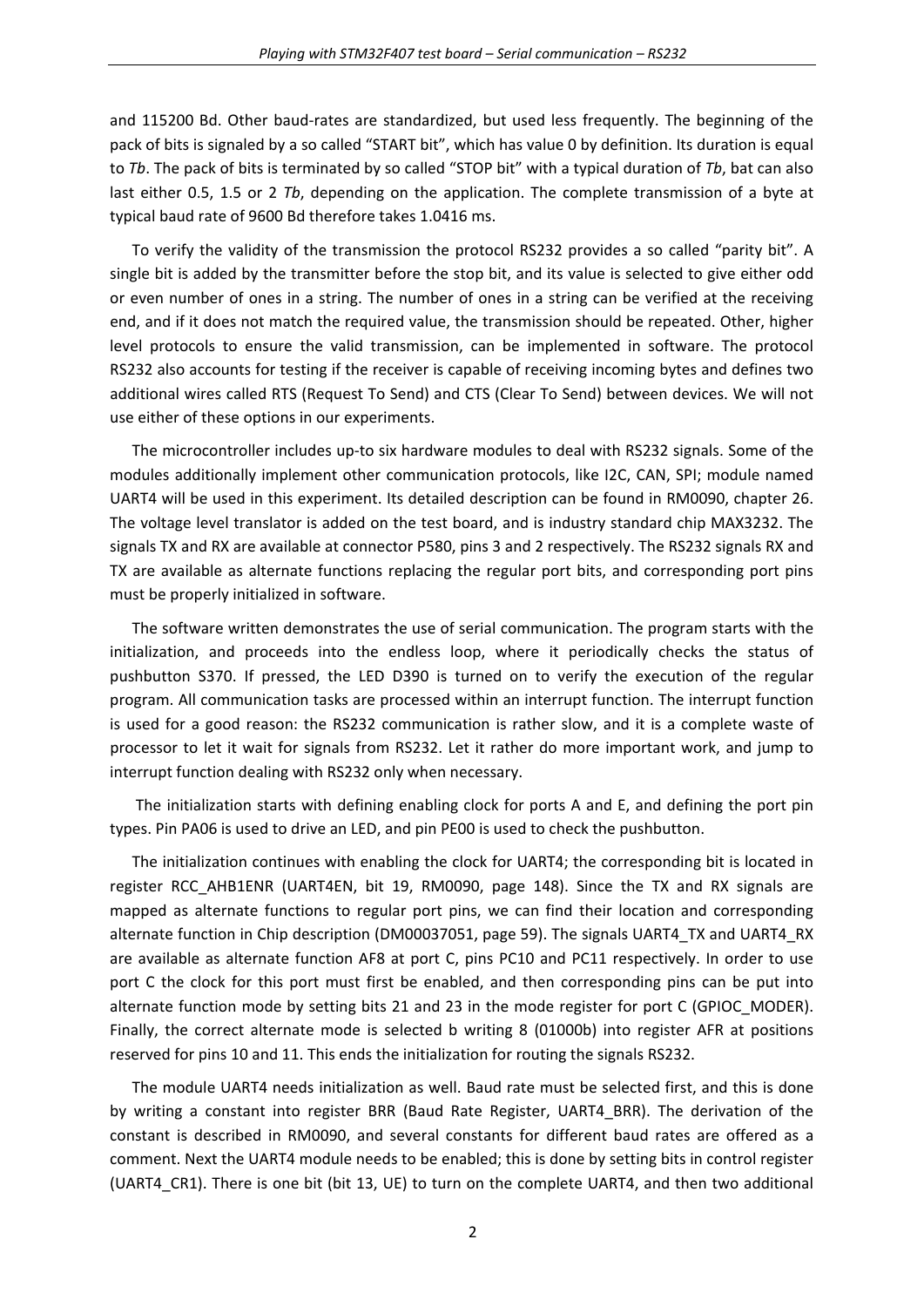bits to turn on the transmitting part (bit 3, TE) and receiving part (bit 2, RE). To set all three in one step a 0x200c is OR-ed to the content of register UART4\_CR1. Finally, UART4 should be allowed to issue interrupt requests whenever a new byte is received and is available to be read by the software in the microcontroller. This gets allowed by setting a bit (bit 5, RXNEIE, Receiver Not Empty Interrupt Enable) in the same register.

Since the module UART is to issue interrupt requests, the processor should be allowed to respond, and this is done by enabling the interrupt controller NVIC by a call to a function NVIC\_EnableIRQ with the argument "UART4\_IRQn".

After this the execution is passed to the endless loop to check the status of the pushbutton and control the LED. The initialization part of the program is given in Fig. 3.

```
#include "stm32f4xx.h" 
char *OutString; // string must be terminated by '\0' 
void main(void) { 
   // GPIO clock enable, digital pin definitions 
  RCC->AHB1ENR |= 0x00000001; // Enable clock for GPIOA
   RCC->AHB1ENR |= 0x00000010; // Enable clock for GPIOE 
   GPIOA->MODER |= 0x00001000; // output pin PA06: LED D390 
   //UART4 initialization 
   RCC->APB1ENR |= 0x00080000; // Enable clock for UART4 
   RCC->AHB1ENR |= 0x00000004; // Enable clock for GPIOC 
   GPIOC->MODER |= 0x00a00000; // PC10, PC11 => AF mode 
  GPIOC->AFR[1] | = 0x00008800; // select AF8 (UART4,5,6) for PA10, PA11 UART4->BRR = 0x1120; // 9600 baud
UART4->BRR = 0x1120; // 9600 baud
 //UART4->BRR = 0x0890; // 19200 baud 
 //UART4->BRR = 0x0450; // 38400 baud 
  //UART4->BRR = 0x00307<br>
//UART4->BRR = 0x0450; // 38400 baud<br>
//UART4->BRR = 0x02e0; // 57600 baud<br>
//UART4->BRR = 0x016d; // 115200 baud
 //UART4->BRR = 0x016d; // 115200 baud 
UART4->CR1 = 0x200c; // Enable UART for TX, RX
UART4->CR1 = 0x0020; // Enable RX interrupt
   //NVIC init 
   NVIC_EnableIRQ(UART4_IRQn); // Enable IRQ for UART4 in NVIC 
   // endless loop 
  while (1) {
    if (GPIOE->IDR & 0x0001) GPIOA->ODR = 0x0040; // LED on
    else GPIOA->ODR <= ~0x0040; // else LED off
   }; 
}
```
*Figure 3: A listing of the program to initialize the UART4*

A response to the interrupt request requires an interrupt function. An example of such function to handle interrupts from UART4 is presented in Fig. 4, and should simply be appended to the listing in Fig. 3 before the compilation.

The interrupt function is named as required in the interrupt vector table (UART4\_IRQHandler), and neither receives not returns any variables. Any variables used and expected to last longer than the execution of the interrupt function must be declared as global. We are going to send a string of bytes to demonstrate the capabilities of the microcontroller, and such string, actually a character pointer to a string, was already declared in listing, Fig. 3,  $3<sup>rd</sup>$  line. Such string is expected to be terminated by a '\0', a standard C-language termination character.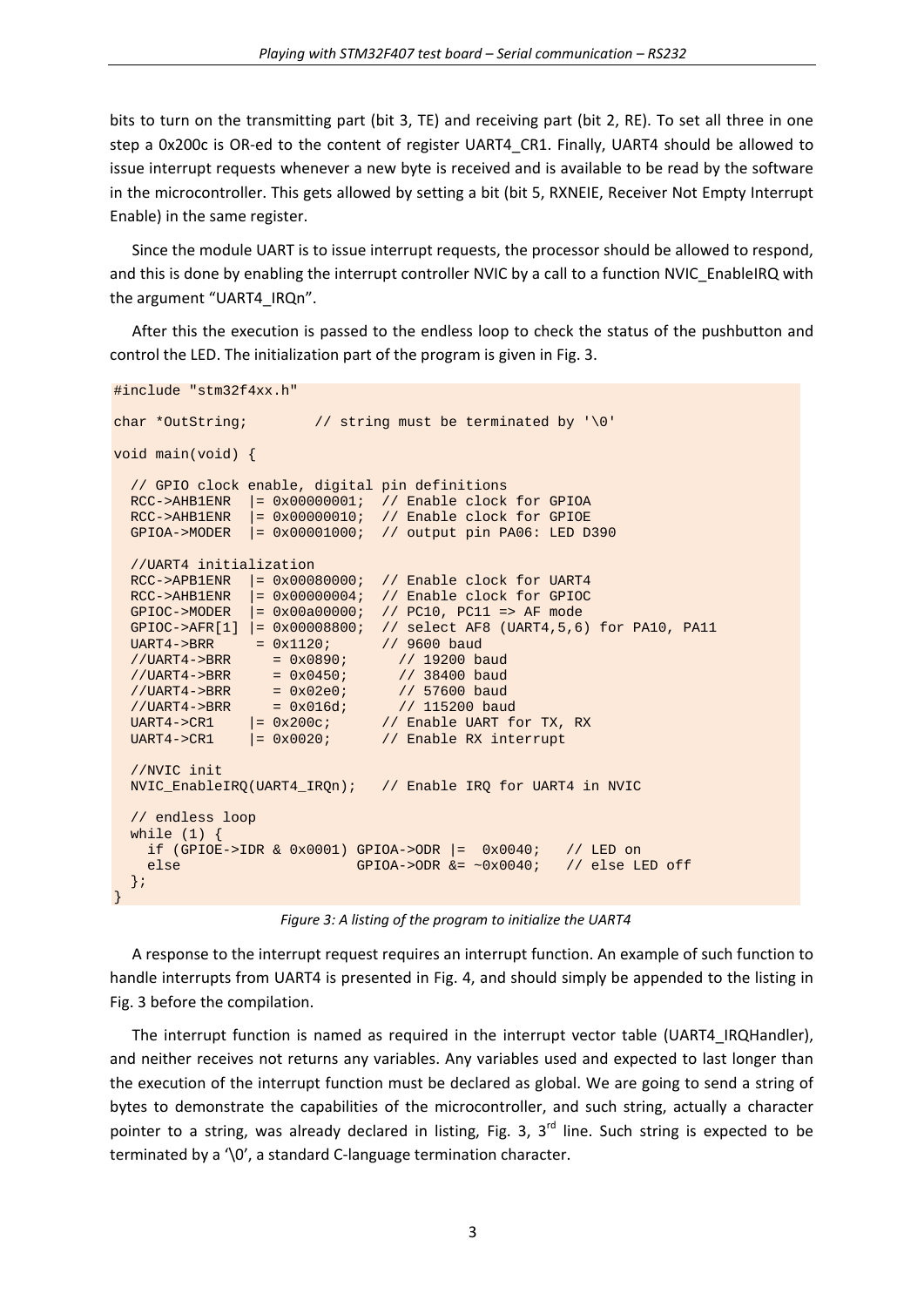There are many possible reasons to interrupt the execution of the regular program. When a new byte is received by the UART4, it appears in the UART4\_DR (Data Register), and should be removed from there and handled before it gets overwritten by a next byte received. This is so-called receive interrupt, and was already explained and enabled in listing from Fig. 3. There are even other reasons for UART4 to request attention and issue an interrupt request; those reasons will be dealt with later. However, there is only one interrupt request available for UART4, and the reason an interrupt function was evoked is stored in status register of the UART4 (UART4 SR). Bit RXNE (bit 5, Receiver data register Not Empty) is set when the receipt of a byte causes the interrupt request, and this can be checked within the interrupt function. The body of the interrupt function therefore starts by testing the bit 5; if it is set then the reason for the interrupt is a byte waiting in the UART4 data register, and this byte must be read from there. This gets done in the  $6<sup>th</sup>$  line of the listing in Fig. 4. This read from the data register simultaneously clears the bit RXNE, and the UART is ready to receive next byte.

Once the received byte is safe the software compares it with some predefined values. If the value is equal to ASCII 'a' then an LED connected to port A, bit 6 is turned on. If its value is equal to ASCII 'b' then the same LED is turned off. If the value of the byte received is between ASCII 'A' and ASCII 'Z' then the byte is echoed back to the sender by a simple write back into the data register.

Many times a string of bytes is to be transferred. This possibility is demonstrated next. Since many bytes are to be transferred, this is expected to take some time. Unfortunately, the data register must be written byte by byte only after the previous byte is successfully sent over the UART. The processor time would be wasted if the processor is to wait for UART to transmit a byte, so the interrupt function should be used for transmission as well.

The procedure is as follows. We prepare the string of bytes to be transferred. We should terminate the string with a unique byte as in this example (the C‐language automatically terminates a string by '\0' character) or know the length of the string. Then another interrupt request should be enabled, this shall be issued when a byte is fully transmitted and the next one is allowed to be written into the data register; this is done by setting a bit TXEIE in the control register (Transmit data register Empty Interrupt Enable, bit 7, UART4 CR1). The last thing is to write the first byte of the string into the data register sending it through UART4, increment the pointer to the string of bytes and exit the interrupt function. These three steps are implemented as the fourth option when a byte ASCII 'c' is received in listing from Fig. 4, RX IRQ part.

Now when the first byte of the string is transferred over the UART4, an interrupt request calls the interrupt function again, but this time bit TXE (Transmit data register Empty) is set signaling next byte can be written into the data register, and the bit RXNE is cleared. Another IF statement is implemented in listing from Fig. 4 to check the status of bit TXE. When this bit is set, the current element of the string checked for the termination byte  $'$ \0'). If it differs from the termination byte then it is written into the data register, therefore sent through UART4, and the pointer to the string of bytes is incremented. The interrupt request for transmission is left enabled, so the sending of characters can continue. If the current element is equal to the termination character then the interrupts requests for transmission are disabled by clearing the bit TXEIE in control register UART4 CR1.

The program can be checked by the use of HyperTerminal (Windows, pre‐7 edition), or one of the freely available terminal emulators.